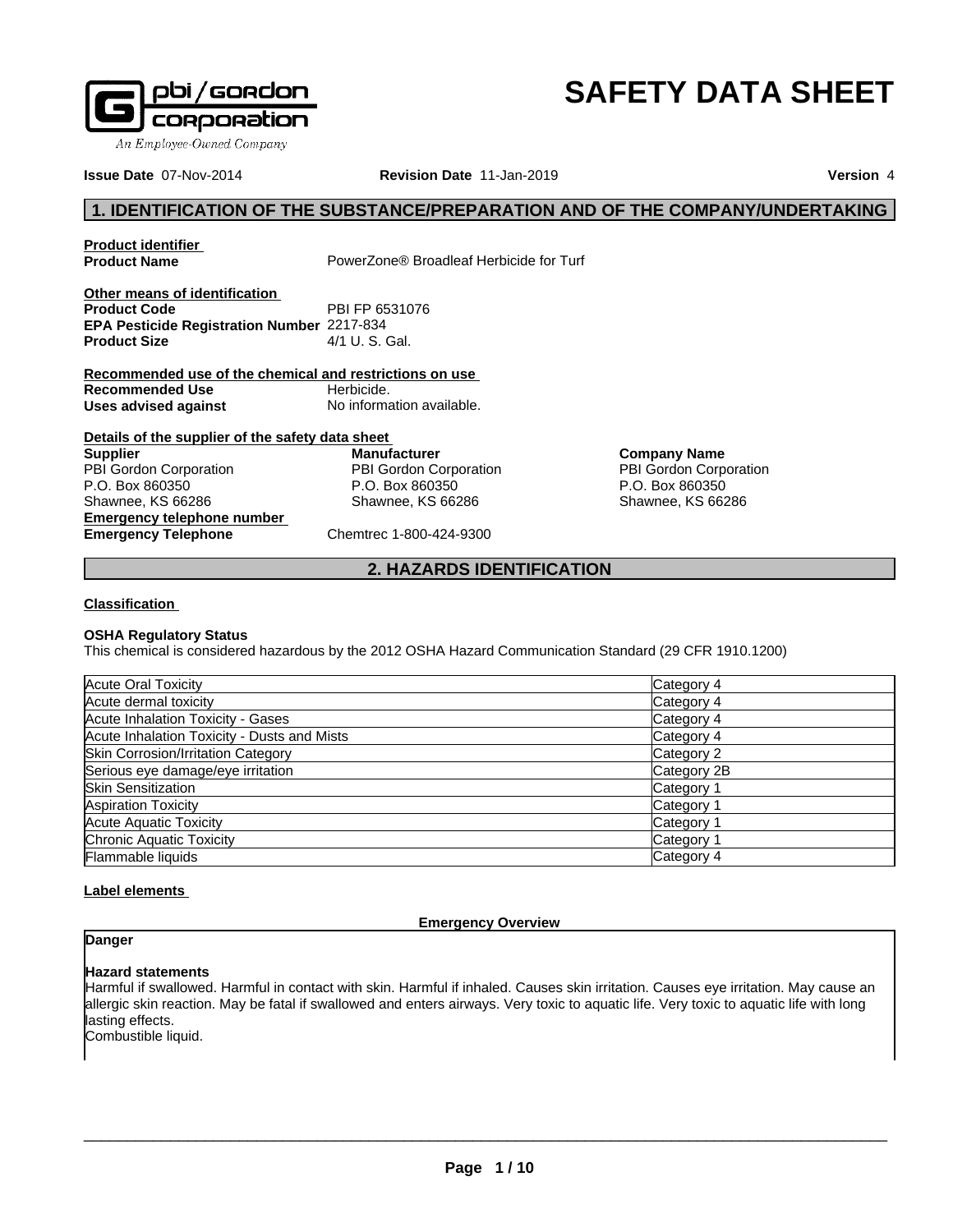

# **Precautionary Statements - Prevention**

- Wash face, hands and any exposed skin thoroughly after handling
- Do not eat, drink or smoke when using this product
- Wear protective gloves/protective clothing/eye protection/face protection
- Avoid breathing dust/fume/gas/mist/vapors/spray
- Use only outdoors or in a well-ventilated area
- Avoid release to the environment
- Keep away from heat/sparks/open flames/hot surfaces. No smoking

#### **Precautionary Statements - Response**

- IF IN EYES: Rinse cautiously with water for several minutes. Remove contact lenses, if present and easy to do. Continue rinsing
- IF ON SKIN: Wash with plenty of soap and water
- Call a POISON CENTER or doctor/physician if you feel unwell
- Wash contaminated clothing before reuse
- IF INHALED: Remove victim to fresh air and keep at rest in a position comfortable for breathing
- Call a POISON CENTER or doctor/physician if you feel unwell
- Rinse mouth
- IF SWALLOWED: Immediately call a POISON CENTER or doctor/physician
- Do NOT induce vomiting
- In case of fire: Use CO2, dry chemical, or foam for extinction
- Collect spillage

# **Precautionary Statements - Storage**

- Store locked up
- Store in a well-ventilated place. Keep cool

# **Precautionary Statements - Disposal**

• Dispose of contents/container to an approved waste disposal plant

#### **Hazards not otherwise classified (HNOC)**

Have the product label with you when calling a poison control center or doctor or going in for treatment. You may also contact 1-877-800-5556 for emergency medical treatment advice.

# **Other information**

# **3. COMPOSITION/INFORMATION ON INGREDIENTS**

| <b>Chemical name</b>                                       | <b>CAS-No</b> | Weight-%   |
|------------------------------------------------------------|---------------|------------|
| <b>MCPA EH Ester</b>                                       | 29450-45-1    | 41.98      |
| <b>Trade Secret</b>                                        | Proprietary   | $10 - 20*$ |
| Trade Secret                                               | Proprietary   | $0 - 10*$  |
| $R(+)2(2$ Methyl-4-chlorophenoxy) propionic acid<br>(MCPP) | 16484-77-8    | 5.39       |
| 3,6-Dichloro-o-anisic acid (Dicamba)                       | 1918-00-9     | 2.69       |
| Carfentrazone-ethyl                                        | 128639-02-1   | 0.48       |

\* The exact percentage (concentration) ofcomposition has been withheld as a trade secret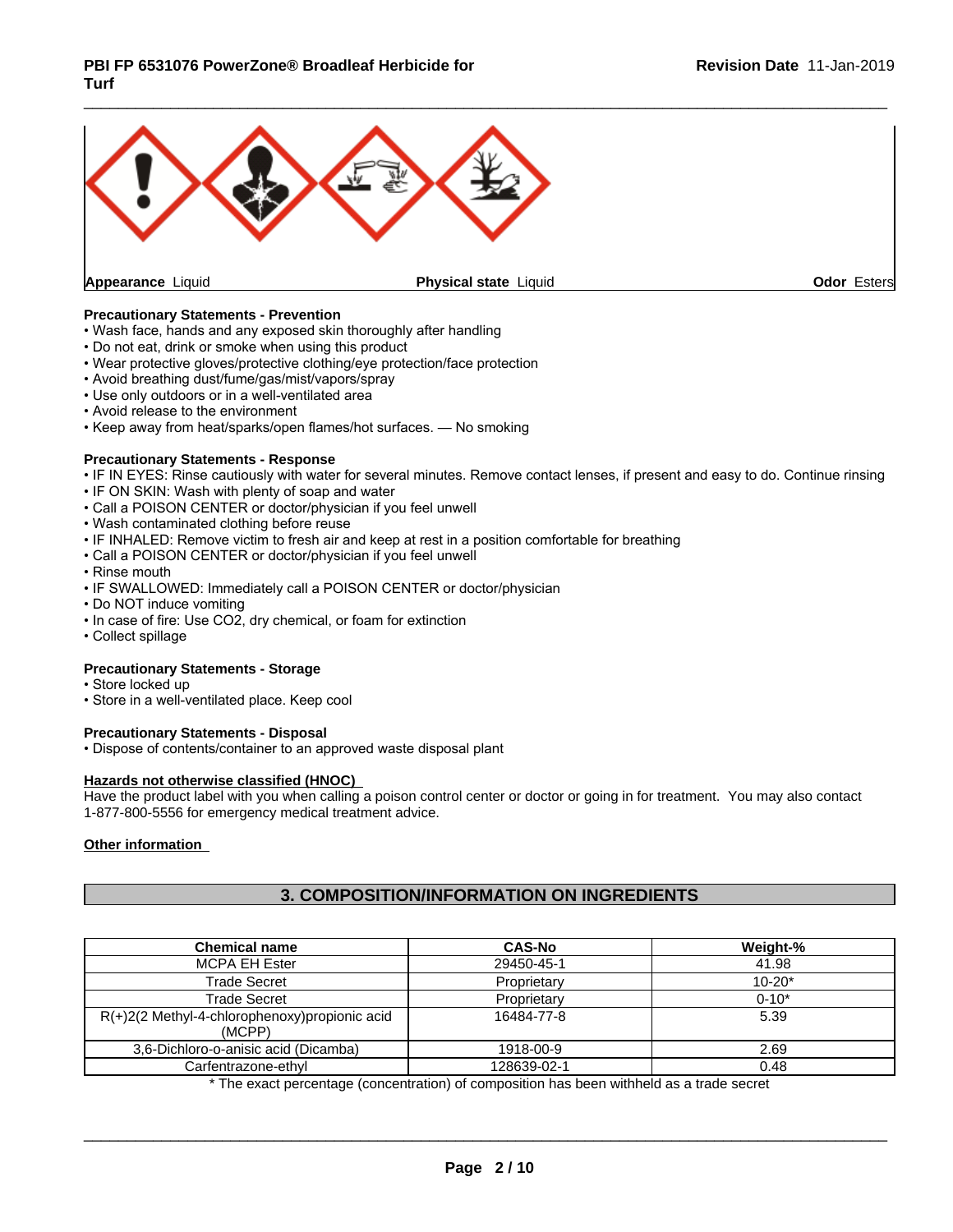# **4. FIRST AID MEASURES**

#### **Description of first aid measures**

| <b>General advice</b>                                       | If symptoms persist, call a physician. Do not breathe dust/fume/gas/mist/vapors/spray. Do<br>not get in eyes, on skin, or on clothing.                                                                                                                                                          |
|-------------------------------------------------------------|-------------------------------------------------------------------------------------------------------------------------------------------------------------------------------------------------------------------------------------------------------------------------------------------------|
| Eye contact                                                 | Immediately flush with plenty of water. After initial flushing, remove any contact lenses and<br>continue flushing for at least 15 minutes. Keep eye wide open while rinsing. If symptoms<br>persist, call a physician.                                                                         |
| <b>Skin Contact</b>                                         | Wash off immediately with soap and plenty of water while removing all contaminated<br>clothes and shoes. If skin irritation persists, call a physician.                                                                                                                                         |
| <b>Inhalation</b>                                           | Move to fresh air in case of accidental inhalation of vapors or decomposition products. If<br>breathing is irregular or stopped, administer artificial respiration. Avoid direct contact with<br>skin. Use barrier to give mouth-to-mouth resuscitation. If symptoms persist, call a physician. |
| Ingestion                                                   | Do NOT induce vomiting. Never give anything by mouth to an unconscious person. Call a<br>physician immediately.                                                                                                                                                                                 |
| Self-protection of the first aider                          | Use personal protective equipment as required.                                                                                                                                                                                                                                                  |
| Most important symptoms and effects, both acute and delayed |                                                                                                                                                                                                                                                                                                 |
| <b>Symptoms</b>                                             | No information available.                                                                                                                                                                                                                                                                       |

#### **Indication of any immediate medical attention and special treatment needed**

**Note to physicians** Contains petroleum distillate - vomiting may cause aspiration pneumonia.

# **5. FIRE-FIGHTING MEASURES**

#### **Suitable extinguishing media**

Foam. Carbon dioxide (CO2). Dry chemical.

#### **Specific hazards arising from the chemical**

No information available.

# **Explosion data**

**Sensitivity to Mechanical Impact** None. **Sensitivity to Static Discharge** None.

#### **Protective equipment and precautions for firefighters**

As in any fire, wear self-contained breathing apparatus pressure-demand, MSHA/NIOSH (approved or equivalent) and full protective gear.

# **6. ACCIDENTAL RELEASE MEASURES**

#### **Personal precautions, protective equipment and emergency procedures**

| <b>Personal precautions</b>      | Use personal protective equipment as required. Evacuate personnel to safe areas. Keep<br>people away from and upwind of spill/leak. |
|----------------------------------|-------------------------------------------------------------------------------------------------------------------------------------|
| <b>Environmental precautions</b> |                                                                                                                                     |

**Environmental precautions** Prevent entry into waterways, sewers, basements or confined areas. Do not flush into surface water or sanitary sewer system. Prevent further leakage or spillage if safe to do so. Prevent product from entering drains. See Section 12 for additional ecological information.

# **Methods and material for containment and cleaning up**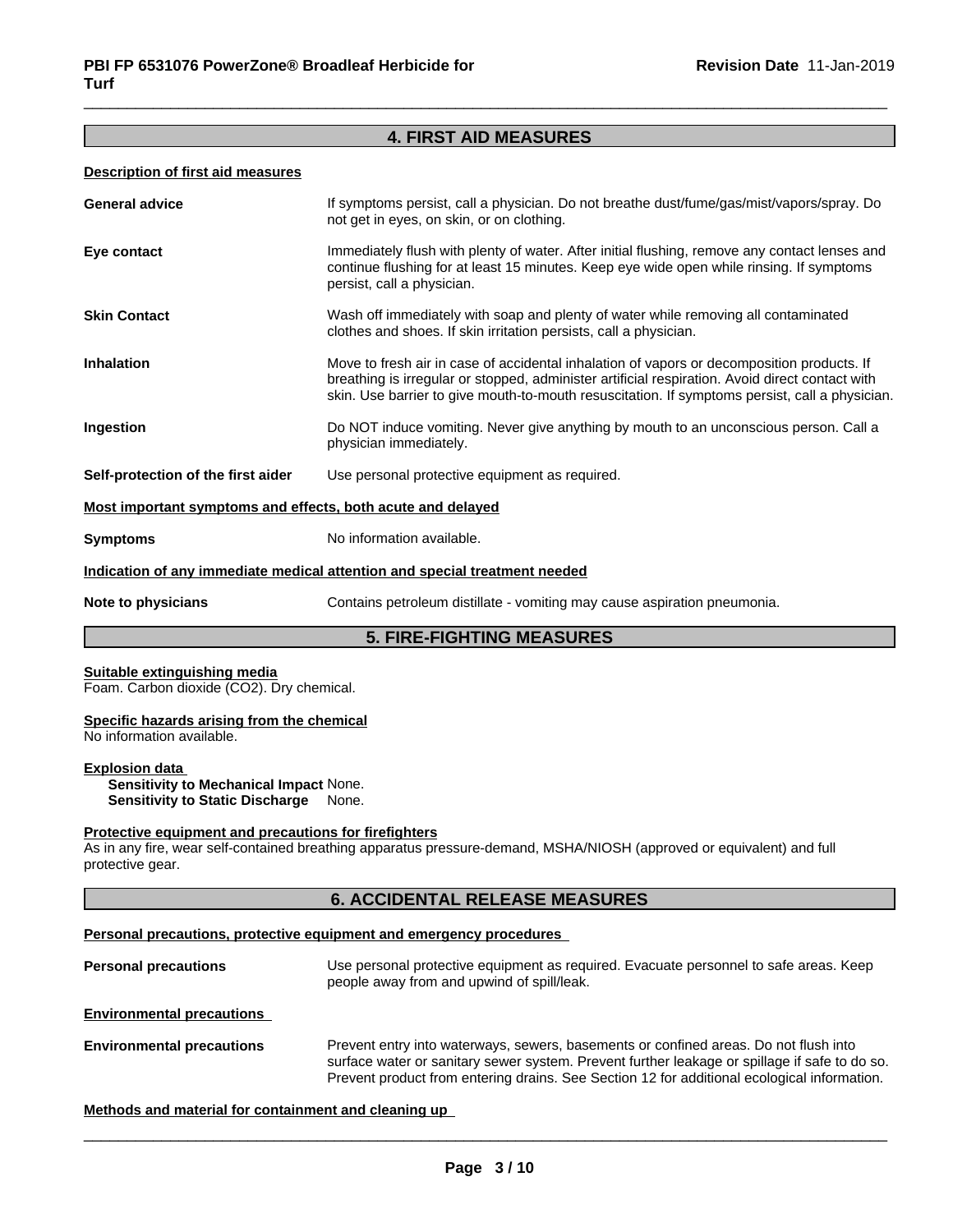| <b>Methods for containment</b>                               | Prevent further leakage or spillage if safe to do so.                                                                                                                                                                                                                                                                            |  |
|--------------------------------------------------------------|----------------------------------------------------------------------------------------------------------------------------------------------------------------------------------------------------------------------------------------------------------------------------------------------------------------------------------|--|
| Methods for cleaning up                                      | Dam up. Soak up with inert absorbent material. Cover liquid spill with sand, earth or other<br>non-combustible absorbent material. Pick up and transfer to properly labeled containers.<br>Clean contaminated surface thoroughly. After cleaning, flush away traces with water.                                                  |  |
|                                                              | 7. HANDLING AND STORAGE                                                                                                                                                                                                                                                                                                          |  |
| <b>Precautions for safe handling</b>                         |                                                                                                                                                                                                                                                                                                                                  |  |
| Advice on safe handling                                      | Avoid contact with skin, eyes or clothing. Use personal protective equipment as required.<br>Wash contaminated clothing before reuse. Do not breathe dust/fume/gas/mist/vapors/spray.<br>Do not eat, drink or smoke when using this product. Use with local exhaust ventilation.                                                 |  |
| Conditions for safe storage, including any incompatibilities |                                                                                                                                                                                                                                                                                                                                  |  |
| <b>Storage Conditions</b>                                    | Keep container tightly closed in a dry and well-ventilated place. Keep out of the reach of<br>children. Keep in properly labeled containers. Keep from freezing.                                                                                                                                                                 |  |
| Incompatible materials                                       | None known.                                                                                                                                                                                                                                                                                                                      |  |
|                                                              | 8. EXPOSURE CONTROLS/PERSONAL PROTECTION                                                                                                                                                                                                                                                                                         |  |
| <b>Control parameters</b>                                    |                                                                                                                                                                                                                                                                                                                                  |  |
| <b>Exposure Guidelines</b><br><b>Other Information</b>       | Vacated limits revoked by the Court of Appeals decision in AFL-CIO v. OSHA, 965 F.2d 962<br>(11th Cir., 1992).                                                                                                                                                                                                                   |  |
| Appropriate engineering controls                             |                                                                                                                                                                                                                                                                                                                                  |  |
| <b>Engineering Controls</b>                                  | Ensure adequate ventilation, especially in confined areas.                                                                                                                                                                                                                                                                       |  |
|                                                              | Individual protection measures, such as personal protective equipment                                                                                                                                                                                                                                                            |  |
| <b>Eye/face protection</b>                                   | Tight sealing safety goggles. Face protection shield.                                                                                                                                                                                                                                                                            |  |
| Skin and body protection                                     | Wear protective gloves and protective clothing.                                                                                                                                                                                                                                                                                  |  |
| <b>Respiratory protection</b>                                | If exposure limits are exceeded or irritation is experienced, NIOSH/MSHA approved<br>respiratory protection should be worn. Positive-pressure supplied air respirators may be<br>required for high airborne contaminant concentrations. Respiratory protection must be<br>provided in accordance with current local regulations. |  |
| <b>General Hygiene Considerations</b>                        | When using do not eat, drink or smoke. Regular cleaning of equipment, work area and<br>clothing is recommended.                                                                                                                                                                                                                  |  |
|                                                              | 9. PHYSICAL AND CHEMICAL PROPERTIES                                                                                                                                                                                                                                                                                              |  |

# **Information on basic physical and chemical properties**

| <b>Physical state</b>         | Liauid                 |                                  |                          |
|-------------------------------|------------------------|----------------------------------|--------------------------|
| Appearance                    | Liauid                 | Odor                             | Esters                   |
| <b>Color</b>                  | Amber                  | Odor threshold                   | No information available |
| <b>Property</b>               | Values                 | Remarks • Method                 |                          |
| pH                            | Not Applicable         |                                  |                          |
| Melting point/freezing point  | $<$ 35 °F              |                                  |                          |
| Boiling point / boiling range | > 93 °C / 200 °F       |                                  |                          |
| <b>Flash point</b>            | $> 93$ °C $/ > 200$ °F | Pensky-Martens Closed Cup (PMCC) |                          |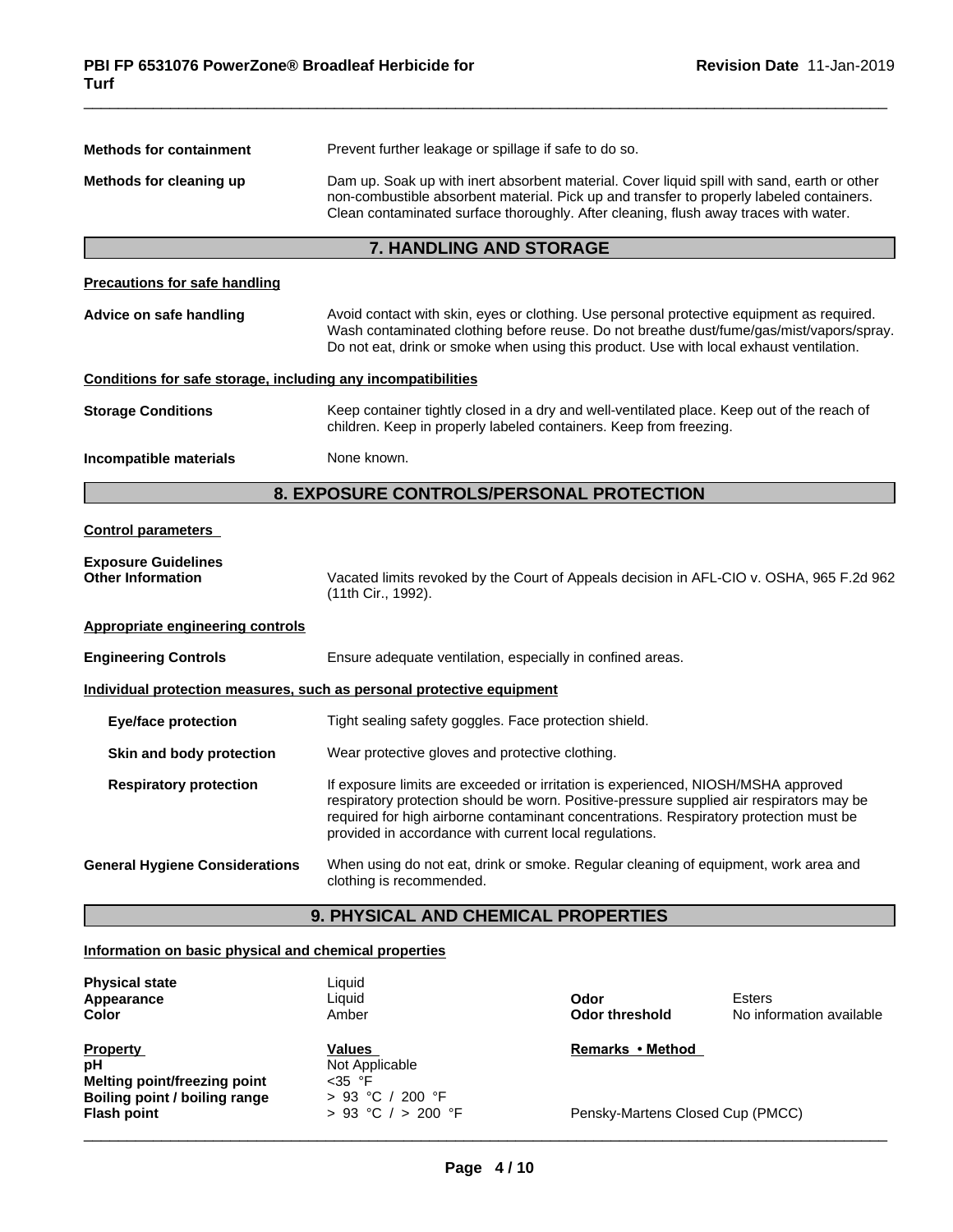| <b>Evaporation rate</b>                                       | < 1                      |
|---------------------------------------------------------------|--------------------------|
| Flammability (solid, gas)<br><b>Flammability Limit in Air</b> | No information available |
| <b>Upper flammability limit:</b>                              | No information available |
| Lower flammability limit:                                     | No information available |
| Vapor pressure                                                | No information available |
| Vapor density                                                 | >1                       |
| <b>Specific Gravity</b>                                       | 0.9813                   |
| <b>Water solubility</b>                                       | Emulsifiable             |
| Solubility in other solvents                                  | No information available |
| <b>Partition coefficient</b>                                  | No information available |
| <b>Autoignition temperature</b>                               | No information available |
| <b>Decomposition temperature</b>                              | No information available |
| <b>Oxidizing properties</b>                                   | No information available |
|                                                               |                          |

# **Other Information**

**Density** 8.18 pounds/gallon

# **10. STABILITY AND REACTIVITY**

# **Reactivity**

No data available

**Chemical stability** Stable.

#### **Possibility of Hazardous Reactions**

None under normal processing.

#### **Hazardous polymerization**

Will not occur.

#### **Conditions to avoid**

Keep out of reach of children.

# **Incompatible materials**

None known.

#### **Hazardous decomposition products**

May emit toxic fumes under fire conditions. Hydrogen chloride. Nitrogen oxides (NOx). Carbon monoxide.

# **11. TOXICOLOGICAL INFORMATION**

# **Information on likely routes of exposure**

#### **Product Information**

**Inhalation Inhalation I**rritant, moderate respiratory.

**Eye contact** Moderately irritating to the eyes.

# **Skin Contact** Moderate skin irritation.

**Ingestion Ingestion Ingestion of large amounts can cause abdominal discomfort, nausea, and vomiting.** 

| <b>Chemical name</b> | Oral LD50               | <b>Dermal LD50</b>         | <b>Inhalation LC50</b> |
|----------------------|-------------------------|----------------------------|------------------------|
| MCPA EH Ester        | = 1300 mg/kg (Rat)      |                            |                        |
| 29450-45-1           |                         |                            |                        |
| <b>Trade Secret</b>  | $>$ 5000 mg/kg (Rat)    | $>$ 2000 mg/kg (Rabbit)    | $> 5.2$ mg/L (Rat) 4 h |
| <b>Trade Secret</b>  | $= 1870 \mu L/kg$ (Rat) | $= 1110 \mu L/kg$ (Rabbit) |                        |
|                      |                         |                            |                        |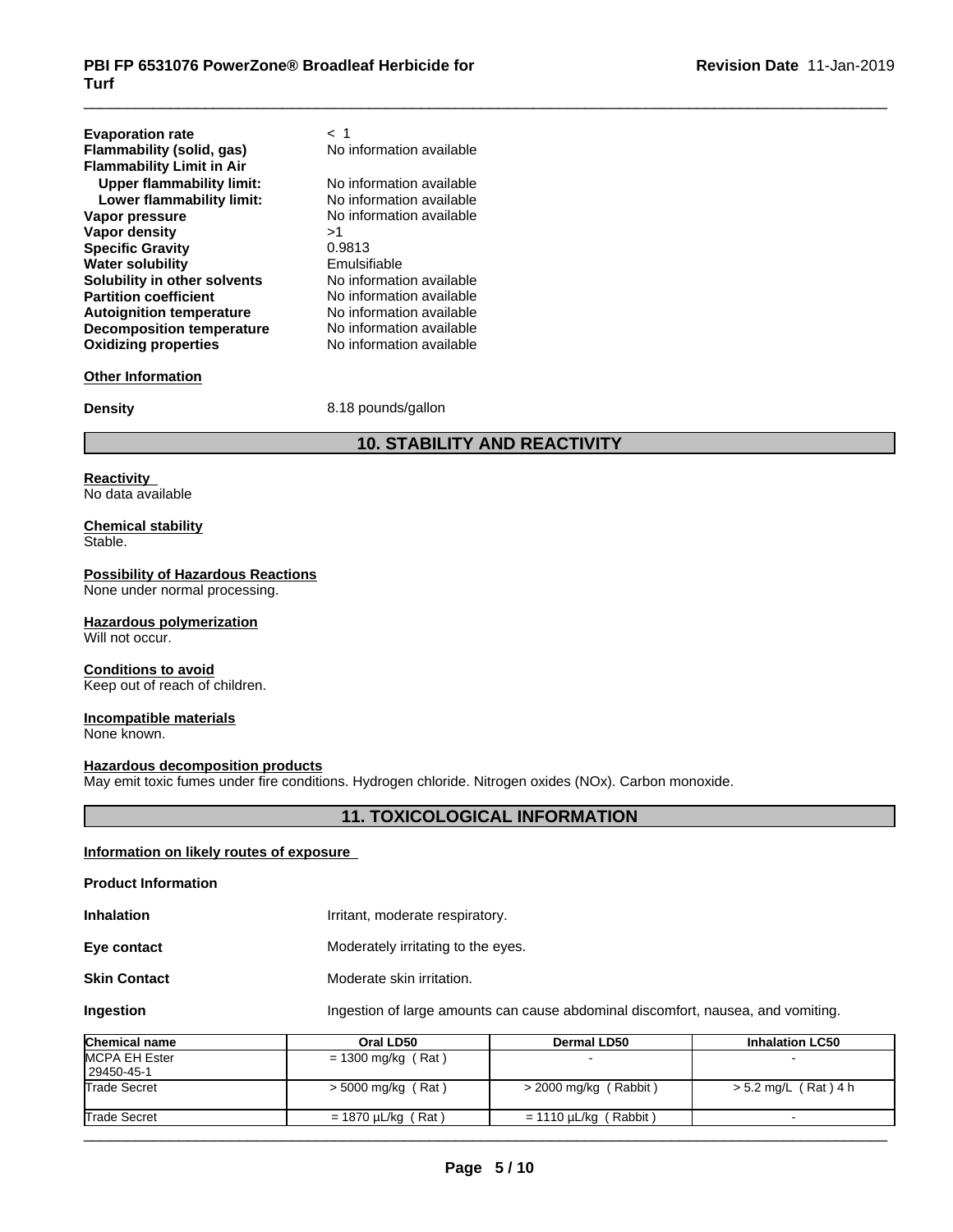| $R(+)2(2)$<br>Methyl-4-chlorophenoxy) propionic<br>acid (MCPP)<br>  16484-77-8 | $= 1050$ mg/kg (Rat) | $>$ 4 g/kg (Rat)                                              |                         |
|--------------------------------------------------------------------------------|----------------------|---------------------------------------------------------------|-------------------------|
| 3,6-Dichloro-o-anisic acid<br>(Dicamba)<br>  1918-00-9                         | $= 1039$ mg/kg (Rat) | $= 1716$ mg/kg (Rabbit) > 1 g/kg<br>$Rat$ ) > 2 g/kg (Rabbit) |                         |
| Carfentrazone-ethyl<br>128639-02-1                                             | $= 5143$ mg/kg (Rat) | $>$ 4000 mg/kg (Rat)                                          | $= 5.09$ mg/L (Rat) 4 h |

#### **Information on toxicological effects**

**Symptoms** No information available.

#### **Delayed and immediate effects as well as chronic effects from short and long-term exposure**

**Sensitization**<br> **Sensitization by skin contact.**<br> **Germ cell mutagenicity**<br> **No** information available. **Germ** cell mutagenicity

**Carcinogenicity** The International Agency for Research on Cancer (IARC) lists chlorophenoxy herbicides in its Group 2B (limited evidence for Carcinogenicity in humans.) The US EPA has given the chlorophenoxy Herbicides 2,4-D, 2,4-DP, MCPP, and MCPA a Class D classification (not classifiable as to human carcinogenicity.) More current 2,4-D lifetime feeding studies in rats and mice did not show carcinogenic effects and a recent World Health Organization (WHO) review of 2,4-D toxicology has concluded that 2,4-D is not a carcinogen. The table below indicates whether each agency has listed any ingredient as a carcinogen.

| Chemical name              | <b>ACGIH</b> | <b>IARC</b> | <b>NTP</b> | <b>OSHA</b> |
|----------------------------|--------------|-------------|------------|-------------|
| <b>MCPA EH Ester</b>       |              | Group 2B    |            |             |
| 29450-45-1                 |              |             |            |             |
| $R(+)2(2)$                 |              | Group 2B    |            |             |
| Methyl-4-chlorophenoxy)pro |              |             |            |             |
| pionic acid (MCPP)         |              |             |            |             |
| 16484-77-8                 |              |             |            |             |

*IARC (International Agency for Research on Cancer)*

*Group 2B - Possibly Carcinogenic to Humans*

*OSHA (Occupational Safety and Health Administration of the US Department of Labor) X - Present*

| <b>Reproductive toxicity</b><br><b>STOT - single exposure</b><br><b>STOT - repeated exposure</b> | No information available.<br>No information available.<br>No information available.                    |
|--------------------------------------------------------------------------------------------------|--------------------------------------------------------------------------------------------------------|
| <b>Chronic toxicity</b>                                                                          | Avoid repeated exposure. Repeated contact may cause allergic reactions in very<br>susceptible persons. |
| <b>Aspiration hazard</b>                                                                         | No information available.                                                                              |

# **Numerical measures of toxicity - Product Information**

| <b>Unknown Toxicity</b>                                                                    | 1 % of the mixture consists of ingredient(s) of unknown toxicity                                        |
|--------------------------------------------------------------------------------------------|---------------------------------------------------------------------------------------------------------|
| LD50 Oral VALUE (mg/kg)<br><b>LD50 Dermal VALUE</b><br><b>LC50 Inhalation (DUST) VALUE</b> | > 2000 mg/kg Rat-male Rat-female<br>> 2000 mg/kg Rat-female Rat-male<br>> 2.06 mg/L Rat-male Rat-female |
|                                                                                            | The following values are calculated based on chapter 3.1 of the GHS document                            |

**ATEmix (inhalation-gas)** 2732 mg/L

# **12. ECOLOGICAL INFORMATION**

# **Ecotoxicity**

Very toxic to aquatic life with long lasting effects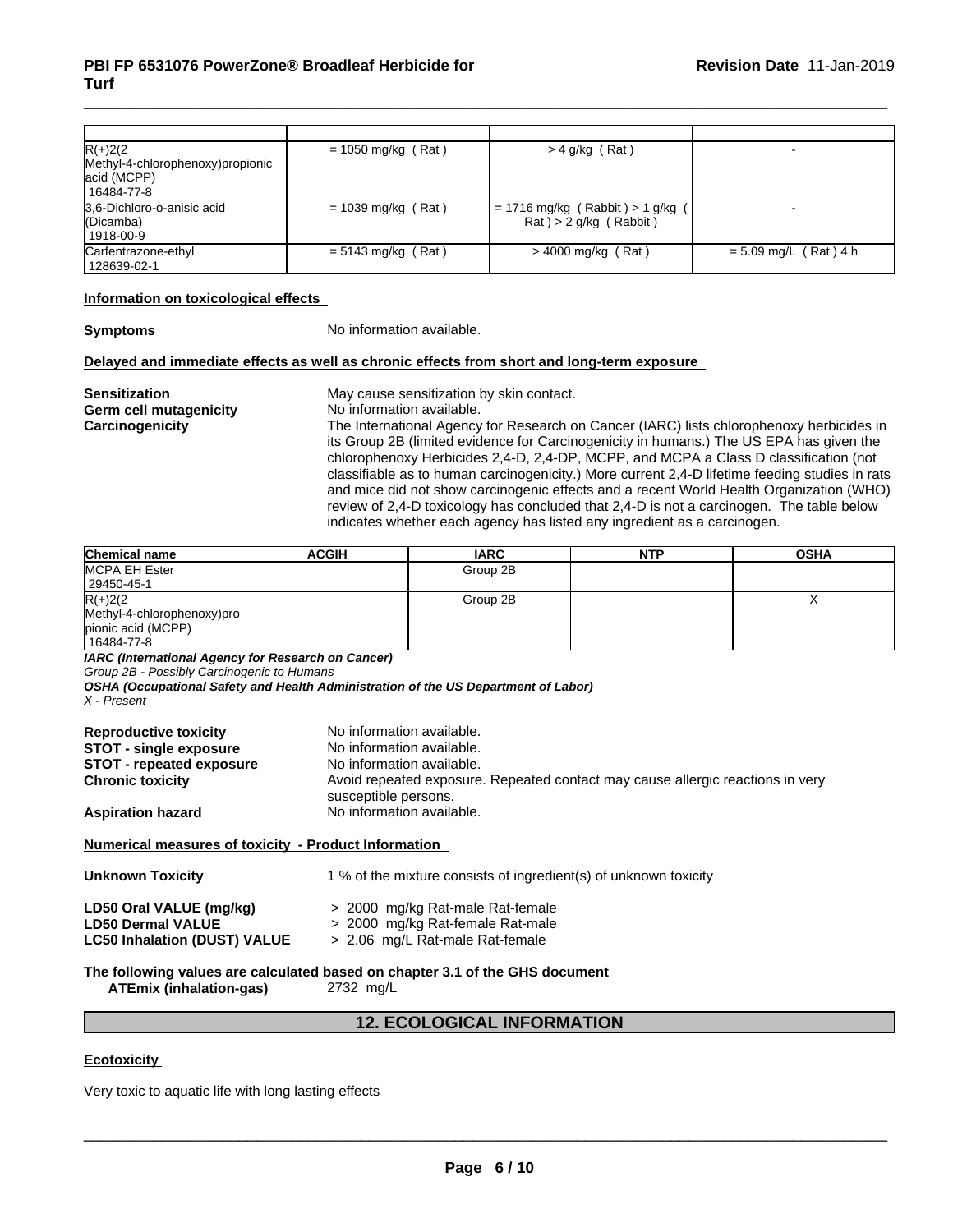# 0% of the mixture consists of components(s) of unknown hazards to the aquatic environment

| <b>Chemical name</b> | Algae/aquatic plants  | <b>Fish</b>                  | <b>Toxicity to</b><br>microorganisms | <b>Crustacea</b>           |
|----------------------|-----------------------|------------------------------|--------------------------------------|----------------------------|
| <b>MCPA EH Ester</b> | 0.46:72h              | 3.2 - 4.6: 96 h Lepomis      |                                      | 0.29: 48 h Daphnia magna   |
| 29450-45-1           | Pseudokirchneriella   | macrochirus mg/L LC50        |                                      | mg/L EC50                  |
|                      | subcapitata mg/L EC50 | flow-through 3.2: 96 h       |                                      |                            |
|                      | 0.43:96h              | Oncorhynchus mykiss mg/L     |                                      |                            |
|                      | Pseudokirchneriella   | LC50 flow-through 0.55: 96 h |                                      |                            |
|                      | subcapitata mg/L EC50 | Lepomis macrochirus mg/L     |                                      |                            |
|                      |                       | LC50 static                  |                                      |                            |
| <b>Trade Secret</b>  |                       | 2.2: 96 h Lepomis            |                                      | 4720: 96 h Den-dronereides |
|                      |                       | macrochirus mg/L LC50        |                                      | heteropoda mg/L LC50       |
|                      |                       | static 2.4: 96 h             |                                      |                            |
|                      |                       | Oncorhynchus mykiss mg/L     |                                      |                            |
|                      |                       | LC50 static 45: 96 h         |                                      |                            |
|                      |                       | Pimephales promelas mg/L     |                                      |                            |
|                      |                       | LC50 flow-through            |                                      |                            |
| Trade Secret         |                       | 1.8: 96 h Oncorhynchus       |                                      |                            |
|                      |                       | mykiss mg/L LC50             |                                      |                            |

#### **Persistence and degradability**

No information available.

#### **Bioaccumulation**

No information available.

## **Other adverse effects**

No information available

# **13. DISPOSAL CONSIDERATIONS**

| Waste treatment methods   |                                                                                                        |
|---------------------------|--------------------------------------------------------------------------------------------------------|
| <b>Disposal of wastes</b> | Disposal should be in accordance with applicable regional, national and local laws and<br>regulations. |
| Contaminated packaging    | Do not reuse container, unless specified by the manufacturer.                                          |

# **14. TRANSPORT INFORMATION**

| <b>DOT</b>                                                                                                                                        | Not regulated                                                                                                                                                                                             |
|---------------------------------------------------------------------------------------------------------------------------------------------------|-----------------------------------------------------------------------------------------------------------------------------------------------------------------------------------------------------------|
| <b>TDG</b>                                                                                                                                        | Not regulated                                                                                                                                                                                             |
| <b>MEX</b>                                                                                                                                        | Not regulated                                                                                                                                                                                             |
| ICAO (air)<br>UN/ID no.<br>Proper shipping name<br><b>Hazard class</b><br><b>Packing group</b><br><b>Special Provisions</b><br><b>Description</b> | UN3082<br>ENVIRONMENTALLY HAZARDOUS SUBSTANCE, LIQUID, N.O.S.<br>9<br>Ш<br>A97, A158, A197<br>UN3082, ENVIRONMENTALLY HAZARDOUS SUBSTANCE, LIQUID, N.O.S. (MCPA EH<br>Ester, Carfentrazone-ethyl), 9, III |
| <b>IATA</b><br>UN number<br>UN proper shipping name<br><b>Transport hazard class(es)</b><br><b>Packing group</b>                                  | Limited quantity applies with an inner packaging less than 5 L or gross package weight less<br>than 30 kg.<br>UN3082<br>ENVIRONMENTALLY HAZARDOUS SUBSTANCE, LIQUID, N.O.S.<br>9<br>Ш                     |
| <b>Special Provisions</b>                                                                                                                         | A97, A158, A197                                                                                                                                                                                           |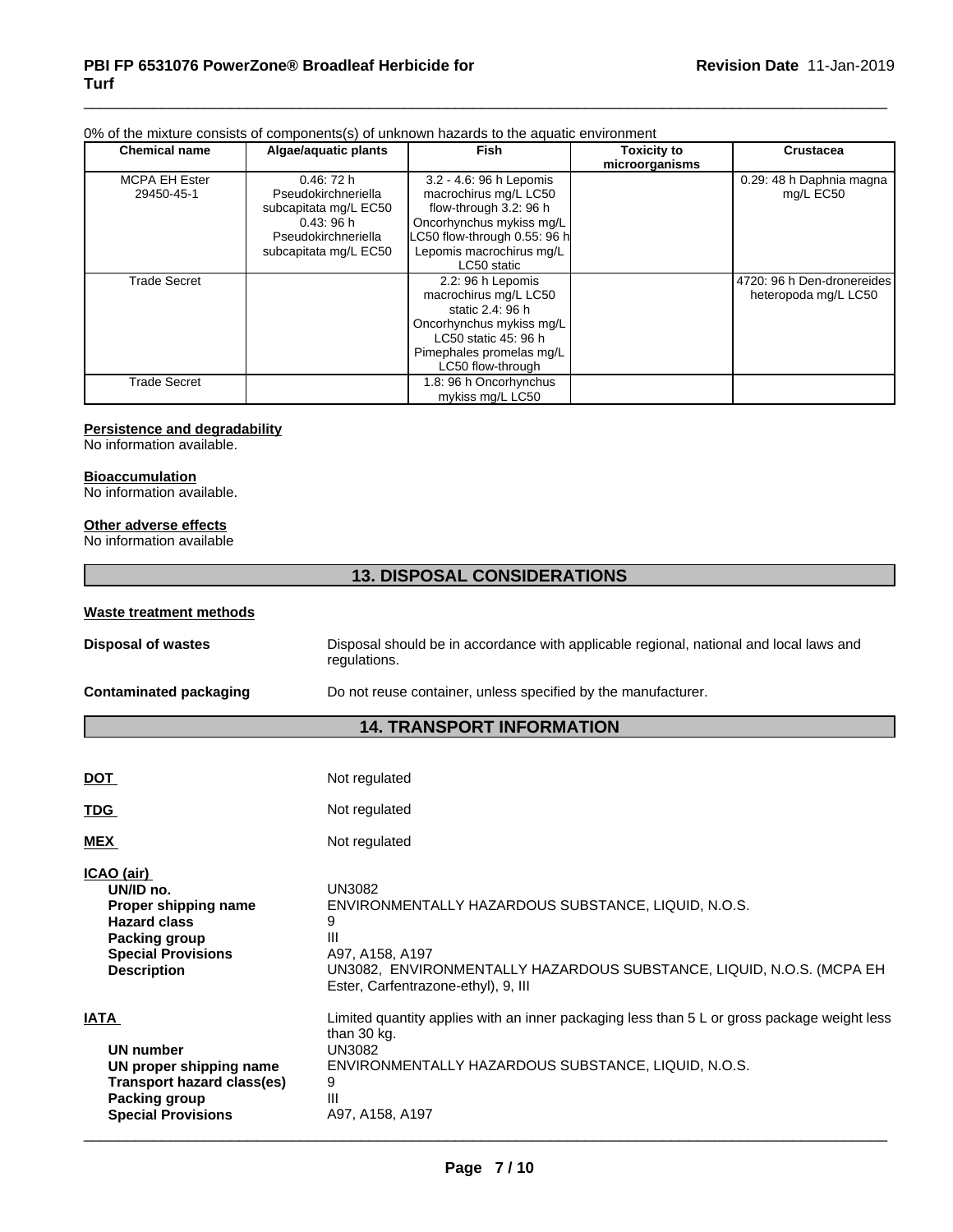| <b>Description</b>         | UN3082, ENVIRONMENTALLY HAZARDOUS SUBSTANCE, LIQUID, N.O.S. (MCPA EH<br>Ester, Carfentrazone-ethyl), 9, III                   |
|----------------------------|-------------------------------------------------------------------------------------------------------------------------------|
| IMDG                       | Limited quantity applies with an inner packaging less than 5 L or gross package weight less<br>than 30 kg.                    |
| UN number                  | UN3082                                                                                                                        |
| UN proper shipping name    | ENVIRONMENTALLY HAZARDOUS SUBSTANCE, LIQUID, N.O.S.                                                                           |
| Transport hazard class(es) | 9                                                                                                                             |
| <b>Packing group</b>       | Ш                                                                                                                             |
| EmS-No.                    | $F-A. S-F$                                                                                                                    |
| <b>Special Provisions</b>  | 274, 335, 969                                                                                                                 |
| <b>Description</b>         | UN3082, ENVIRONMENTALLY HAZARDOUS SUBSTANCE, LIQUID, N.O.S. (MCPA EH<br>Ester, Carfentrazone-ethyl), 9, III, Marine Pollutant |
|                            |                                                                                                                               |

# **15. REGULATORY INFORMATION**

# **U.S. EPA Label Information**

**EPA Pesticide Registration Number** 2217-834

# **Federal Insecticide, Fungicide, Rodenticide Act Regulations**

This chemical is a pesticide product registered by the Environmental Protection Agency and is subject to certain labeling requirements under federal pesticide law. These requirements differ from the classification criteria and hazard information required for safety data sheets, and for workplace labels of non-pesticide chemicals. Following is the hazard information as required on the pesticide label:

#### **EPA Pesticide Label**

**Caution** 

Keep out of the reach of children

PRECAUTIONARY STATEMENTS

Hazards to Humans and Domestic Animals

CAUTION: Causes moderate eye irritation. Harmful if absorbed through the skin. Avoid contact with skin, eyes, or clothing. Harmful if swallowed. Prolonged or frequently repeated skin contact may cause allergic reactions in some individuals. Environmental Hazards

This pesticide may adversely affect non-target plants. Do not apply directly to water, to areas where surface water is present, or to intertidal areas below the mean high water mark. Do not contaminate water when disposing of equipment washwater or rinsate. Drift and runoff may be hazardous to aquatic organisms in water adjacent to treated areas. Runoff of this product will be reduced by avoiding applications when rainfall is forecasted to occur within 48 hours. This chemical has properties and characteristics associated with chemicals detected in groundwater. The use of this chemical in areas where soils are permeable, particularly where the water table is shallow, may result in groundwater contamination. Application around a cistern or well may result in contamination of drinking water or groundwater.

# **International Inventories**

| <b>DSL/NDSL</b><br>Not Listed<br><b>EINECS/ELINCS</b><br>Not Listed<br>Not Listed<br><b>ENCS</b><br><b>IECSC</b><br>Not Listed<br>Not Listed<br><b>KECL</b><br><b>PICCS</b><br>Not Listed<br><b>AICS</b><br>Not Listed | <b>TSCA</b> | Not Listed |  |
|------------------------------------------------------------------------------------------------------------------------------------------------------------------------------------------------------------------------|-------------|------------|--|
|                                                                                                                                                                                                                        |             |            |  |
|                                                                                                                                                                                                                        |             |            |  |
|                                                                                                                                                                                                                        |             |            |  |
|                                                                                                                                                                                                                        |             |            |  |
|                                                                                                                                                                                                                        |             |            |  |
|                                                                                                                                                                                                                        |             |            |  |
|                                                                                                                                                                                                                        |             |            |  |

#### **Legend:**

 **TSCA** - United States Toxic Substances Control Act Section 8(b) Inventory

 **DSL/NDSL** - Canadian Domestic Substances List/Non-Domestic Substances List

 **EINECS/ELINCS** - European Inventory of Existing Chemical Substances/European List of Notified Chemical Substances

 **ENCS** - Japan Existing and New Chemical Substances

 **IECSC** - China Inventory of Existing Chemical Substances

 **KECL** - Korean Existing and Evaluated Chemical Substances

 **PICCS** - Philippines Inventory of Chemicals and Chemical Substances

 **AICS** - Australian Inventory of Chemical Substances

| <b>Chemical name</b>       | TCO.<br>SCA | <b>DSL</b> | <b>NDSL</b> | <b>EINECS</b><br>-uj | <b>ELINCS</b> | <b>ENCS</b> | 5000<br><b>IECSL</b> | I/T<br><b>NEUL</b> | <b>PICCS</b> | <b>AICS</b> |
|----------------------------|-------------|------------|-------------|----------------------|---------------|-------------|----------------------|--------------------|--------------|-------------|
| <b>MCPA</b><br>Ester<br>-- |             |            |             |                      |               |             |                      |                    |              |             |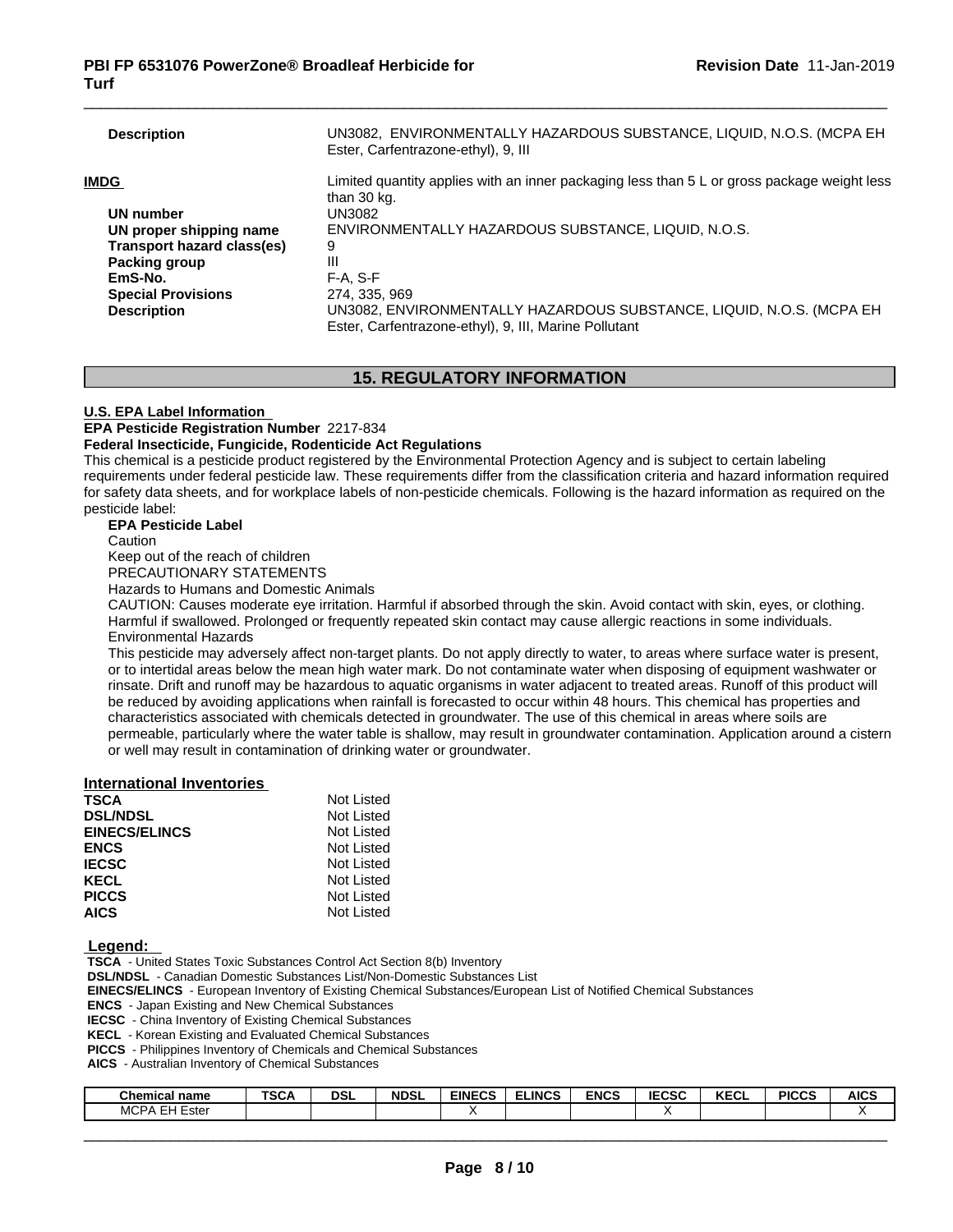| <b>Trade Secret</b>                                           |  |           |  |   |   |
|---------------------------------------------------------------|--|-----------|--|---|---|
| <b>Trade Secret</b>                                           |  |           |  |   |   |
| $R(+)2(2$<br>Methyl-4-chlorophenoxy)pro<br>pionic acid (MCPP) |  |           |  |   |   |
| 3,6-Dichloro-o-anisic acid<br>(Dicamba)                       |  | $\lambda$ |  | ↗ | ⌒ |
| Carfentrazone-ethyl                                           |  |           |  |   |   |

# **US Federal Regulations**

# **SARA 313**

Section 313 of Title III of the Superfund Amendments and Reauthorization Act of 1986 (SARA). This product contains a chemical or chemicals which are subject to the reporting requirements of the Act and Title 40 of the Code of Federal Regulations, Part 372

| <b>Chemical name</b>                                                                        | <br><b>Values</b><br>hreshold<br>эΩ.<br>$\cdot$<br>70 |
|---------------------------------------------------------------------------------------------|-------------------------------------------------------|
| $\cap$<br>0 ≀ ∩י<br>(Dicamba)<br>-anisic<br>acid<br>nloro<br>∽יDich∙ ∪.<br>-o-ar<br>10-UU-9 | $\cdot$ $\circ$                                       |

#### **SARA 311/312 Hazard Categories**

| Acute health hazard               | Yes |  |
|-----------------------------------|-----|--|
| <b>Chronic Health Hazard</b>      | No. |  |
| Fire hazard                       | N٥  |  |
| Sudden release of pressure hazard | No  |  |
| <b>Reactive Hazard</b>            | No  |  |

# **CWA (Clean WaterAct)**

This product contains the following substances which are regulated pollutants pursuant to the Clean Water Act (40 CFR 122.21 and 40 CFR 122.42)

| <b>Chemical name</b>                                 | <b>CWA - Reportable</b><br>Quantities | <b>CWA - Toxic Pollutants</b> | <b>CWA - Priority Pollutants</b> | <b>CWA - Hazardous</b><br><b>Substances</b> |
|------------------------------------------------------|---------------------------------------|-------------------------------|----------------------------------|---------------------------------------------|
| 3,6-Dichloro-o-anisic acid<br>(Dicamba)<br>1918-00-9 | 1000 lb                               |                               |                                  | $\lambda$                                   |

# **CERCLA**

This material, as supplied, contains one or more substances regulated as a hazardous substance under the Comprehensive Environmental Response Compensation and Liability Act (CERCLA) (40 CFR 302)

| <b>Chemical name</b>       | <b>Hazardous Substances RQs</b> | CERCLA/SARA RQ | <b>Reportable Quantity (RQ)</b> |
|----------------------------|---------------------------------|----------------|---------------------------------|
| 3.6-Dichloro-o-anisic acid | 1000 lb                         |                | RQ 1000 lb final RQ             |
| (Dicamba)                  |                                 |                | RQ 454 kg final RQ              |
| 1918-00-9                  |                                 |                |                                 |

# **US State Regulations**

# **U.S. State Right-to-Know Regulations**

| <b>Chemical name</b>       | <b>New Jersey</b> | <b>Massachusetts</b> | Pennsylvania |
|----------------------------|-------------------|----------------------|--------------|
| 3.6-Dichloro-o-anisic acid |                   |                      |              |
| (Dicamba)                  |                   |                      |              |
| 1918-00-9                  |                   |                      |              |

# **International Regulations**

**Mexico - Grade** Moderate risk, Grade 2

# **16. OTHER INFORMATION**